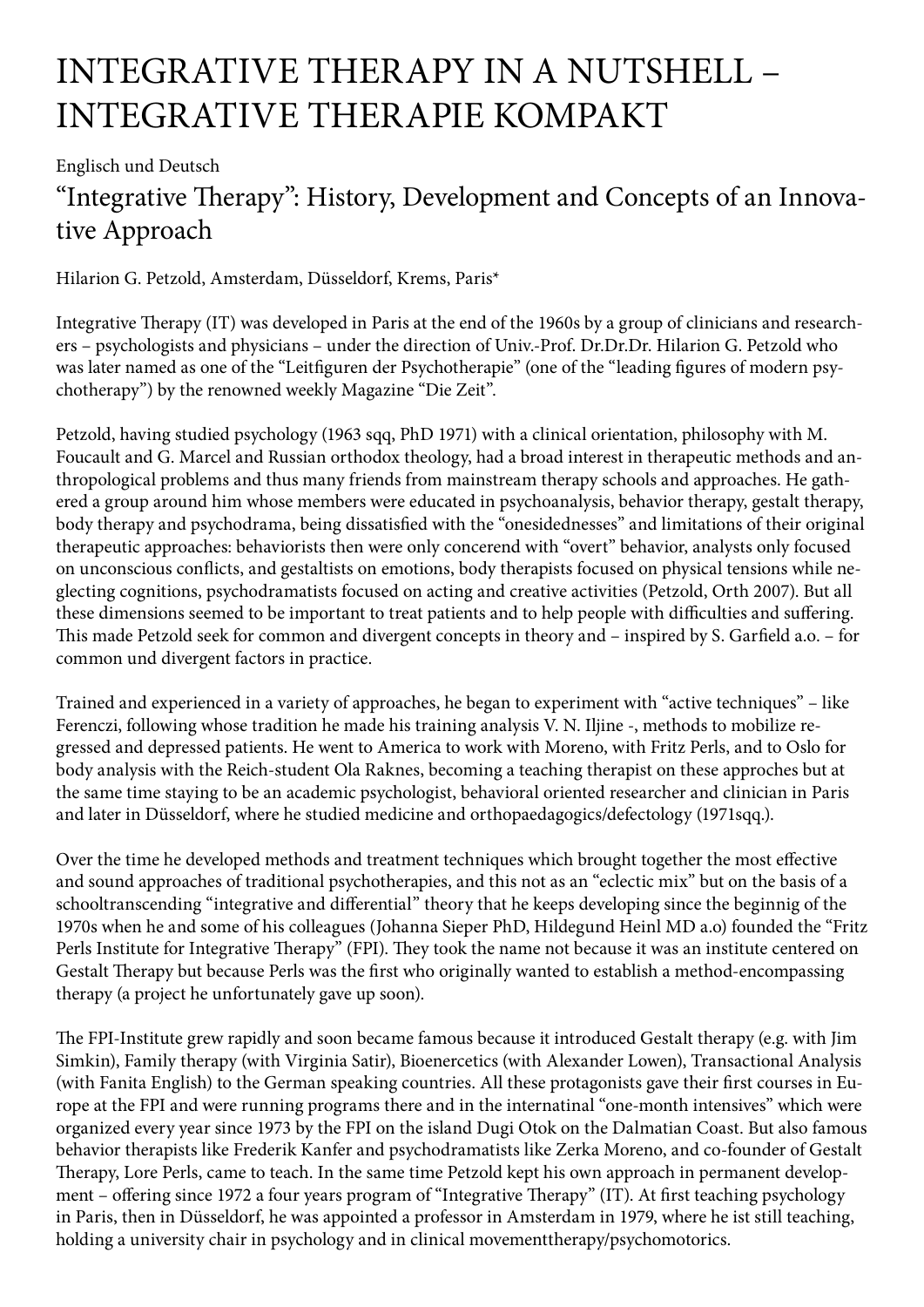In 1981 the "European Academy of Psychosocial Health" was founded with its spacious premises on beautiful "Lake Bever" near Düsseldorf, a state recognized training institute for the helping professions (Scientific director Dr. Petzold, medical director Dr. Heinl, director of traing, Dr. Sieper). The Integrative Therapy method was taught and practiced from 1972 onwards not only in Germany but also in the course of training programs and institutes in Austria, Swizzerland, the Scandinavian Countries, later in The Netherlands, Italy, Greece, Spain, New Zeeland. Since 1985 Integrative Therapy was taught in Yugoslavia, these days in the context of training programs, institutes resp. associations in Slovenia and Croatia. Integrative Therapy programs with similar orientations developed also in the USA (J.Norcross, M. Goldfried a.o.).

The "SEPI", the "Society for the Exploration of Psychotherapy Integration, became the international organization for all clinicians and researchers interested in the "new integration paradigm" in clinical psychology and psychotherapy, editing the "Journal for Psychotherapy Integration". In 1975 the Journal "Integrative Therapie", the first one of this name, was founded by Petzold and famous Charlotte Bühler. These days, this quarterly magazine has celebrated its 25th aniversary. In 2000 the honour of a visiting professor in "psychotraumatology" was bestowed upon H.G. Petzold by the Donau-University in Krems, Austria. Having written and edited more than 60 books and authored about 1000 scientific articles (idem 2007h). Petzold is nowadays considered one of the most profiled protagonists of European psychotherapy. Psychology Today portrayed him as a "polymath of psychology" (Geuter 2008) and "Die Zeit" as one of the "leading protagonists" of modern psychotherapy (Zundel 1987, Sieper et al 2007).

Meanwhile, the "new integration paradigm" has become a strong international movement in psychotherapy and clinical psychology, with many brilliant clinicians and researchers adhering to it: Howard and Orlinsky, Bergin and Garfield, Wachtel, Norcross, Grawe, van der Kolk, to name a few.

\*Aus der Europäischen Akademie für psychosoziale Gesundheit, Hückeswagen, dem Zentrum für IBT, Freie Universität Amsterdam, dem Institut, St. Denis, Paris, Lehrstuhl für "Klinische Philosophie und Psychologie" (Prof. Dr. H.G. Petzold), und dem Department für Psychosoziale Medizin und Psychotherapie (Leitung Dr. Anton Leitner), Universitätslehrgang Supervision und Coaching, Donau-Universität Krems.

The Integrative Approach to therapy has a biopsychosocial position and a life span developmental as well as a context oriented view. Therefore it is following a multiperspective complex paradigm, rooted in the longitudinal oriented "life or bio-sciences" (biology, medicine with the important subdisciplines neurosciences, psychiatry and immunology), in "scientific psychology" (developmental, clinical, social) and in the clinically relevant "social sciences" (clinical sociology, organizational science, supervision sciences, history of culture, political science).

The background metatheory of such a multiperspective approach must be firmly based on modern philosophy, i. e. on epistemological and anthropological views (with M. Merleau-Ponty, P. Ricoeur a. o.), on culture critcis with (M. Foucault, J. Derrida, P. Bourdieu a. o.), and must provide a clear position of general and professional ethics (E. Levinas, G. Marcel a.o.).

The background in clinical theory has to be based on modern, psychotherapy-relevant neurosciences, where the "Russian School" (Anokhin, Bernštejn, Lurija, Ukhtomskij a.o.) was very influential for Integrative Therapy (cf. Petzold, Michailowa 2008; Petzold, Sieper 2008; Sieper, Petzold 2002), but also A. Damasio, G. Edelman, E. Kandel, J. LeDoux, W. Freeman are important. Of course we draw on psychotherapy research (e.g. A. Bergin, K. Grawe, D. Orlinsky, cf. Petzold, Märtens 1999), psychiatry research (e.g. C. Nemeroff, B. van der Kolk) and on the wealth of contemporary psychology (particularly clinical, developmental, and social psychology).

The basic anthropological assumtion of IT - drawing on classical concepts in modern reformulation – is a multiperspective view on the human being and his situation in the world (micro- and macrocontext) with the others, with his cosubjects, fellowmen and women, pointig out five anthropological dimensions and three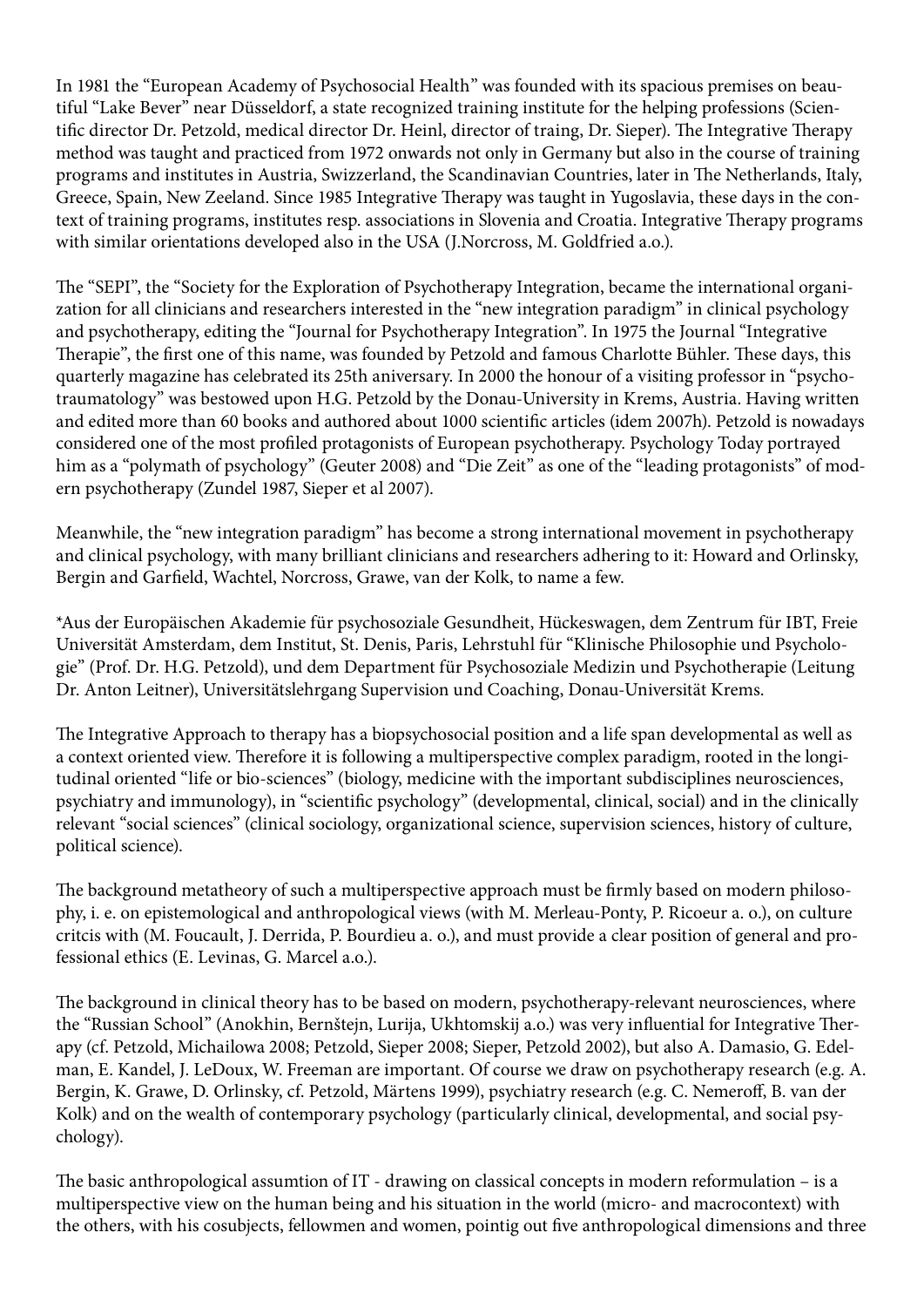dimensions of personality.

The model of man in Integrative Therapy is grounded in the ontological assumption that "beeing is essentially cobeing". It is therefore based on the reality of the "Other and the Self" (G.H. Mead), on the "primacy of intersubjectivity" (G. Marcel), on the "otherness of the other" (E. Levinas). "The human being (man or woman) is a body1-soul2-mind3-subject in a social4 and ecological context/continuum5. By co-respondence with the Other and the interaction with relevant enviroments he has the chance to constitute in a selfreflective and discoursive developmental process over the life span a coherent SelfI a well as a functioning EgoII and consistent but flexible identityIII, i.e. a complex personality in varying life situations and social networks with different and changing qualities of life in general, and specifcally of health and disease, wellness and illness, happyness and distress, with experiences of despair, hope and of meaning,always rooted profoundly in interpersonal relationships, in intersubjective co-respondence, in polylogues" (Petzold 1970c).

With such a broad model of man, therapy cannot be seen as psychotherapy alone, reproducing the old occidental dualistic split of the "body-mind-problem". Therefore we prefere the term "Humantherapie" (Germ.) meaning: "therapy for, with, by and through the human being as a whole" (ibid.), working with all dimensions of human existence:

1. "Body" - is defined as the totality of all biological and physiological processes and the learning achieved by them, stored in the (mostly inaccessible or implicit) "body memory" on an immunological and neuronal level. The bodily reality of the human being is requiring somato-therapy (soma, gr. body): body oriented methods (relaxation, breathing and running therapy, "eustress training", "tension/conflict – solution", "somatization reversal" neoreichian techniques etc.) in order to influence or modify physiological/physical resp. psychophysiological reactions, patterns and (dysfunctional) modalities of body learning (e.g. chronified stress reactions).

2. "Soul" – is defined as the totality of all emotional, motivational, and volitional processes and the results of emotional learning, stored in the (mostly implicite) "emotional memory" of the limbic system and in the "scenic or episodic" memory of the hippocampus (which may be also declarative). The psychic reality requires psycho-therapy (psyche, gr. soul), that is psychological methods (e.g. focusing, Gestalt, Psychodrama, active psychoanalysis following the Ferenczi-Tradition, creative methods of expression with colour and clay etc.) in order to influence or modify emotional reactions, patterns and (dysfunctional) modalities of emotional learning."

3. Mind" – is defined asthe totality of all cognitive, reflective and metareflective processes and their results/ products, i.e. knowledge, science, philosophy, arts, religion stored in the (mostly explicite, declarative) complex memory system (prefrontal cortex, hippocampus) of the individual, also including collective cognitions and memories from the cultural background. The mental reality requires noo-therapy (nous, gr. mind), cognitive behavioral but also metacognitive methods, interpretive/hermeneutic procedures, in order to influence or modify cognitive patterns and (dysfunctional) modalities of cognitive learning, e.g. appraisals, attributional styles, control parameters, coping strategies, creative methods to explore und express quests for meaning on a symbolic level etc. "

4. Social context/continuum" constitutes "social reality", seenas the totality of all social influences relevant for the person and its social network (family, friends, colleagues). It requires , if dysfunctional and destructive, as for example in the "scene" of drug addicts or in violent families, socio-therapy, i.e. family counseling, social network therapy and other interventions in order to influence or modify communication and interaction styles or patterns and (dysfunctional) modalities of social learning. 3"

5. Ecological context/continuum" constitutes "ecological reality", seen as the totality of all (micro)ecological influences relevant for the person (flat, house, quarter, job environment). It requires, if these influences are detrimental or damaging, microecological interventions such as counseling, environmental modeling, setting reorganisation etc. based on the concepts of ecological psychology (J.J. Gibson, K.Lewin, U. Bron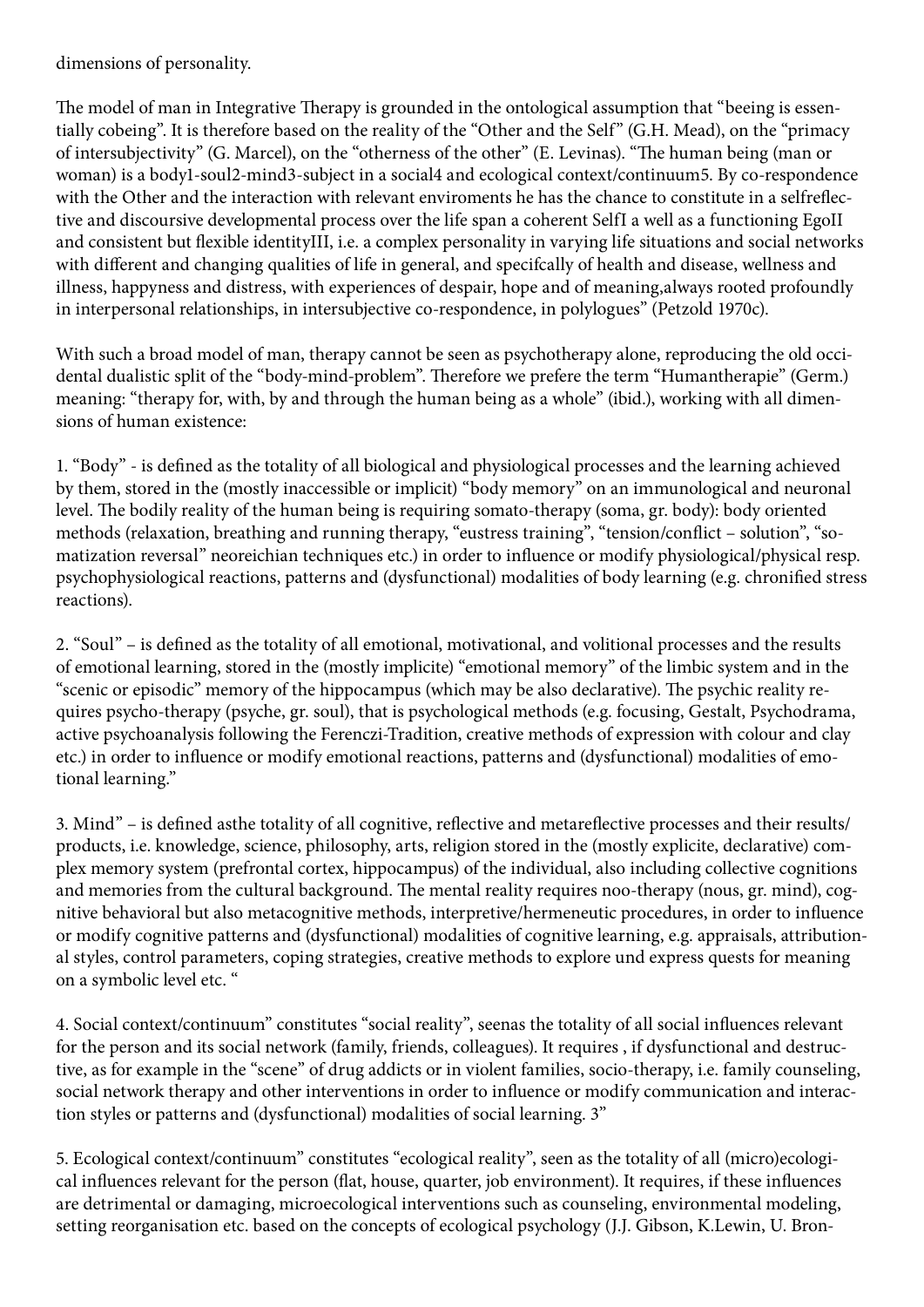fenbrennera.o.) in order to influence or modify ecological "affordances" (Gibson), reaction patterns e.g. to ecological stress and (dysfunctional) modalities of ecological learning.

Contexts are always intertwined with the continuum, considered the totality of influences in, by and through time on all the aforementioned five dimensions: there are influences from the past (retrospective), from the presence (aspective) and from future anticipations (prospective). The continuum dimension requires a "life span developmental perspective", a temporalization of the psychotherapeutic situation as a per definitionem processualreality, an interpersonal, intersubjective process to work on the results of biographic influences, to support the management of the patient's current problems, and to deal with threats that may be realistically expected (e.g. loss of job, of a partner, of health), with phantasmatic future anxieties, with (negative or dysfunctional) goals, plans, projects etc.

The Model of Personality

I. The Self is seen as the core of the person and considered to be the totality of all somatomotoric, perceptual, emotional, volitive and cognitve processes and patterns (schemes) operating in a given context. It is a synergem which is "more and something else than the sum of its parts". Ontogenetically, the oldest structural element (body self) of a lifelong developing "personality in contexts" (towards becoming a mature Self) it has the capacity to form an

II. Ego which is seen as a process function of the Self, more precisely a bundle or synergem of primary ego functions (sensing, feeling, memorizing, thinking, will, acting) and seondary ego functions (regulating, differenciating, integrating, valueing, creating, coping etc.) that can master internal and external/context-generated tasks and problems and, while interacting with the environment over the time, is able to constitute

III. Identity which is (1) the synergy of social attributions (identifying: "We know and see him as Peter, a good husband/professional/baseball player etc.!), (2) their mental evaluation (cognitive appraisal by the prefrontal cortex, emotional valuation by the limbic system: "Are they right, is this true? ... husband/professional yes ..., baseball player no!), and (3) selfattributions (identification: "I know myself as Peter and see me as a good husband/professional ... no, I am not a good baseball player, not bad though!") Identity as the highest ego-function is constituted by five domains (I) body, (II) social network, (III) work and achievement, (IV) material securities (money, home, property), and (V) values. Since it is fundamentally rooted in social resp. Interactional processes, therapy must always take the social situation ("Lebenslage") – good, precarious or destructive -, the social network over the time, i.e. the relevant "convoy", into account, for they sustantially influence on the identity and personality of the patient. Therapy is therefor never working with an individual but with the patient in his "social network", even if it is only "virtually" present in the therapy room The life span model of health and disease in clinical "developmental psychology

Integrative Therapy is the first psychotherapeutic approach using the new paradigm of "life span developmental clinical psychology" to which it contributed with its own ways of research and theory. It sees health/ creativity and illness/destructivity as a range of behaviors in given mircro-, meso- and macrocontexts (the influence of which cannot be underestimated). Therefore in the line of modern health sciences and longitudinal studies one has to take into account the conditions for pathogenesis and for salutogenesis, risk factors and protective factors, deficits and resources on an individual (biological, genetic, biographical) and contextual level (economical, social, political situation), because only then there is a chance to properly understand the problems and disorders of the patients.

For a healthy development the human being needs multiple and adequate stimulation on all levels (perceptive, motoric, emotional, cognitive, communicative). It needs a broad scope of experiences, rich sensory input, possibilities of free selfexpression, room for creative experimentation and for cocreative projects with other people. Pathology may develop through deficits (lack of stimulation, neglect), trauma (overstimulation, hurts), disturbances (unclear stimulation, confusion) and conflicts (antagonistic stimulation, fights). If one or more of these constellations have a long-term influence on a human being, they will cause stress and strain that eventually may result in disorders or diseases, particularly if there is a genetic vulnerability, only poor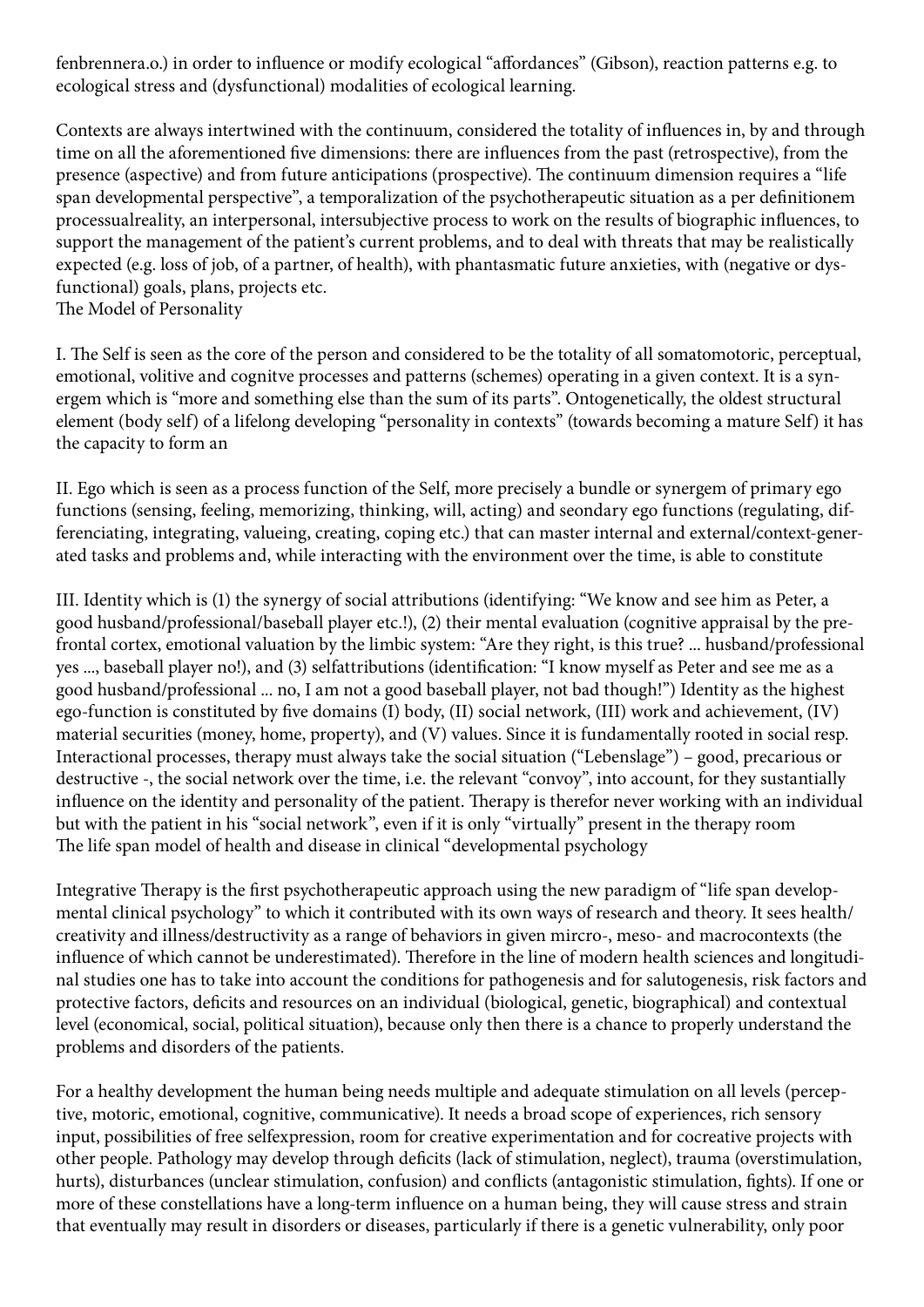resilience, and if protective factors are missing.

These pathogenetic constellations are not only operating in early childhood but may have impact over the whole life span, just as salutogenentic stimulation (reassurance, care, comfort, appreciation, love, encouragement) can become effective at any time up to senescence. Thus health and disease, wounding and healing, psychological erosion and psychological development are lifelong influences coming from beneficial and detrimental environments, supportive or toxic "convoys", as "social networks" are called from a longitudinal perspective.

Early childhood is important, but with developmental psychopathology and longitudinal research Integrative Therapy affirms that it has less impact than assumed by the traditional psychoanalytic paradigm, which has no support from clinical developmental psychology. Consequently therapeutic interventions are promising in any period of life, also in late adulthood or old age, as long as therapists do not block their treatment effects by negative outcome expectations. For the theory of pathology in IT, the paradigm of psychophysiological disstress (and also parental neglect or negative family interaction cause negative stress) is of outmost importance in conjunction with the concept of positive stimulation and eustress. Chains of adverse events and chains of positive events "in interaction", constructive life situations ("Lebenslage"), rich in resources and potential, or precarious life situations, lacking resources but being confronted with many risks, or even destructive environments, filled with violence, negativity and deficits of any kind, are the factors that have to be assessed in diagnosis and that have to be addressed by therapeutic measures. For this IT provides adequate strategies and a sophisticated choice of powerful intervention methods, drawing on the wealth and the experience of "one hundred years of psychotherapy" in the different "schools" and traditions that we have systematically explored, screened and "exploited" for the sake of our patients.

On the gound of its nonreductionist "anthropological views", the approach may be considered a "Humantherapie" (Germ. "therapy of the human being"), covering the whole domain of the "human condition". It consequently has to be an integrative therapy:

1. working with the body by help of "body therapy" and psychophysiological methods,

 2. dealing with psychological problems and tasks by help of psychological methods and "psychotherapy" techniques, and

 3. working with mental problems and tasks while using "nootherapy" with cognitive approaches for cognitive problems, on existential questions, however, using "socratic dialogues" and "narrative practice". With problems concerning values, political and ethical positions e. g. methods of co-respondence, "dicourse and polylogue", are applied. In spiritual and religious quests for m e a n i n g contemplation, meditation or tools of aesthetic and symbolic expression from creative arts therapies can be offered.

 4. Social problems, e.g. unfavorable childhood, adolescent or adult socialisation, poor job situations, -poverty issues etc. and

 5. ecological problems such as depressing living quarters, , violent surroundings, risky environments as pathogenetic influences on one side or as lack of protective factors and ressources, as a deficit of salutogenetic influences on the other , have to be addressed by "sociotherapy", "microecological interventions", and infrastructural programs.

 6. All this has to be viewed in the "continuum of time", consisting of personal biography, presence and future, of collective history, actuality and prospective developments.

On the basis of its "personality theory", Integrative Therapy is centering on

 I. Self-processes (selfesteem, selfknowledge, selfsupport, selfassertiveness, sovereignty, sefdefeat, selfdoubts, selfdestruction etc.).

 II. It works with Ego-processes (cognitive, emotional and socio-communicative flexibility, coping- and creating-capacities).

 III. It works with situations and processes relevant for Identity, e.g. with unfavorable contexts, social networks, rich or poor in resources, with attributional styles, locus of control etc. through methods of body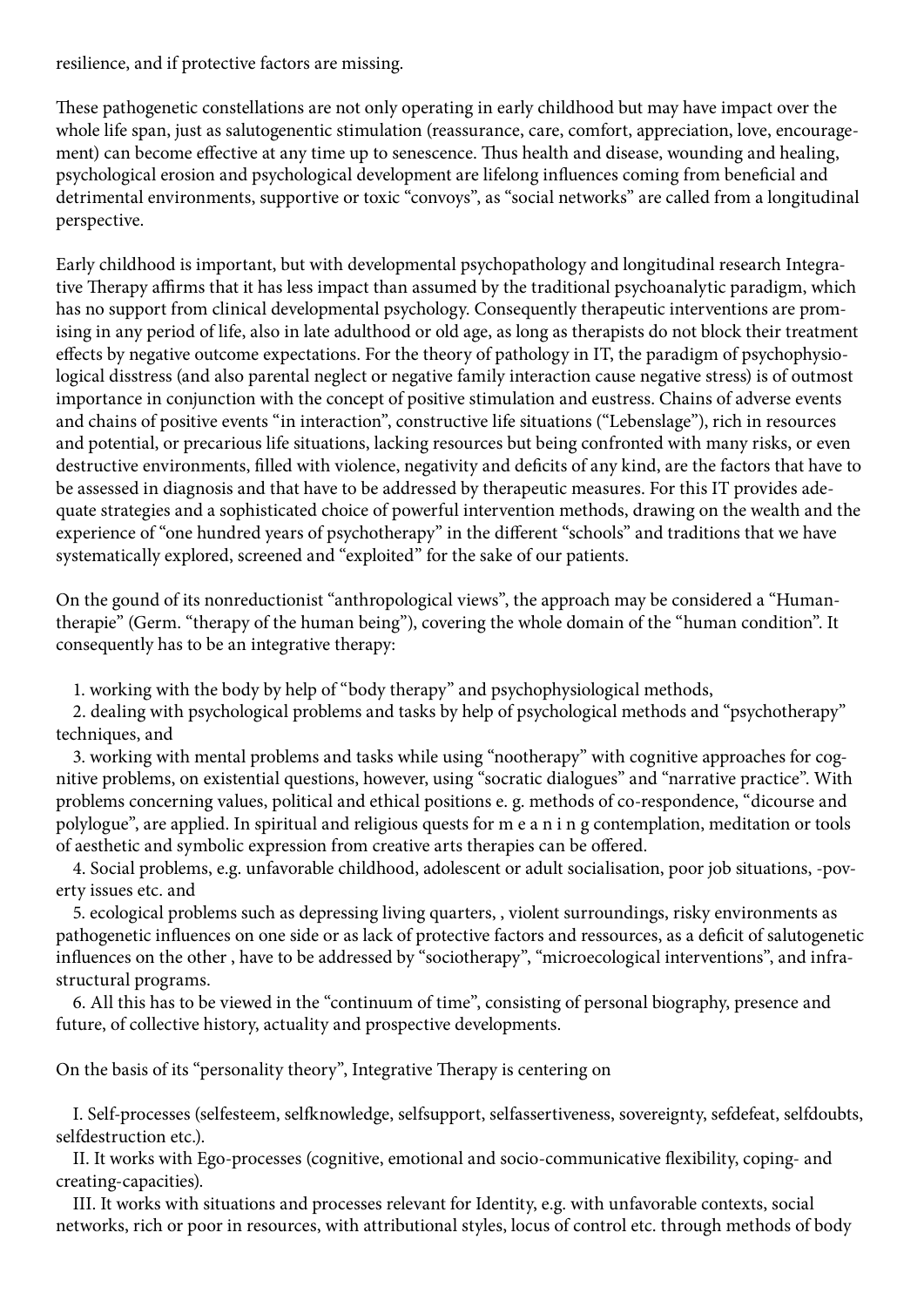therapy, psychotherapy, nootherapy, and sociotherapy like familiy and social network interventions.

The complexity of the IT approach offers a fascinating and nonreductionist view on the human condition. In order to base the concept of "Humantherapie" in the field of clinical knowledge and experience as it emerged during the development of modern psychotherapy, psychosocial methodologies and practices, we were looking for "models, concepts and pragmatic strategies", i.e. for "heuristics" in these domains on several levels (macro, meso, micro). Based on comparative studies on all the mainstream "schools" of psychotherapy, a number of important "heuristics" have been identified and elaborated – among them four basic orientations of therapy:

 1. It has a clinical orientation, which is curative and palliative, trying to restore health and/or to reduce pain and suffering by help of clinical methods and therapeutic interventions.

 2. It has a salutogenetic orientation fosteringhealth, wellness and fitness, health consciousness and an health-active lifestyle (and this is more than prevention) by couseling and health coaching.

 3. It has an orientation on personality development, aiming to support and to stimulate the individual to use, to cultivate, and develop his/her resources and potential through selfexploration and systematic selfrealisation.

4. It aims at a critical contribution to culture, for psychotherapy is an emancipatoric dicipline.

Concerning clinical praxeology, "four ways of healing and fostering" are differentiated:

- 1. Insight centered work to gain personal meaning
- 2. Emotional differentiation and parenting strategies
- 3. Experiential fostering of creativity and personal souvereignty
- 4. Providing experiences of solidarity

Within this framework several moldalities can be used:

 1. Exercise-centered/functional modality. With this style of working, healthy functioning is fostered by training and systematically exercising e.g. awareness excercises, orientation training, relaxation, running or other forms of sports therapy, assertiveness training, role training and other behavioral strategies.

 2. Experience-centered/stimulating modality. With this style of working, creative media and forms of creativity enhancing methods (Petzold, Orth 2007) are used to develop the potential of patients, to provide "alternative experiences" and salutogenetic qualities on a cognitive, emotional and behavioral level by means of role playing, imagination, Gestalt methods etc.

 3. Conflict-centered/uncovering modality. With this type of process oriented work, unconscious conflicts, psychodynamic problems are uncovered and worked through, using active analysis strategies, Gestalt therapy and Integrative focal therapy.

 4. Network-oriented/supportive modality. Itis used to find, mobilize and use resources and potentials in the patient's social network and/or in agencies of psychosocial help. As IT is principally a "therapy in context/ coninnum",network and life situations ("Lebenslagen") have to be included into the "therapeutic curriculum", i.e. the strategy design and the intervention performance of therapy.

 5. Medicaton supported modality. With many problems and disorders, intervention by medication is indispensable, e.g. with major depression, for which a combination of modalities 1, 3, 4 an 5 is indicated". Advanced process studies of current psychotherapy research have found a range of unspecific and specific "healing factors". With IT, on the basis of the analysis of psychotherapy research studies and the evaluation of

videotapes and transscripts of therapy sessions from various orientations in psychotherapy (psychodynamic, behavioral, client centered, psychodrama, Gestalt, body therapy) "14 healing factors" were isolated and shall be briefly enumerated:

1. Empathetic understanding,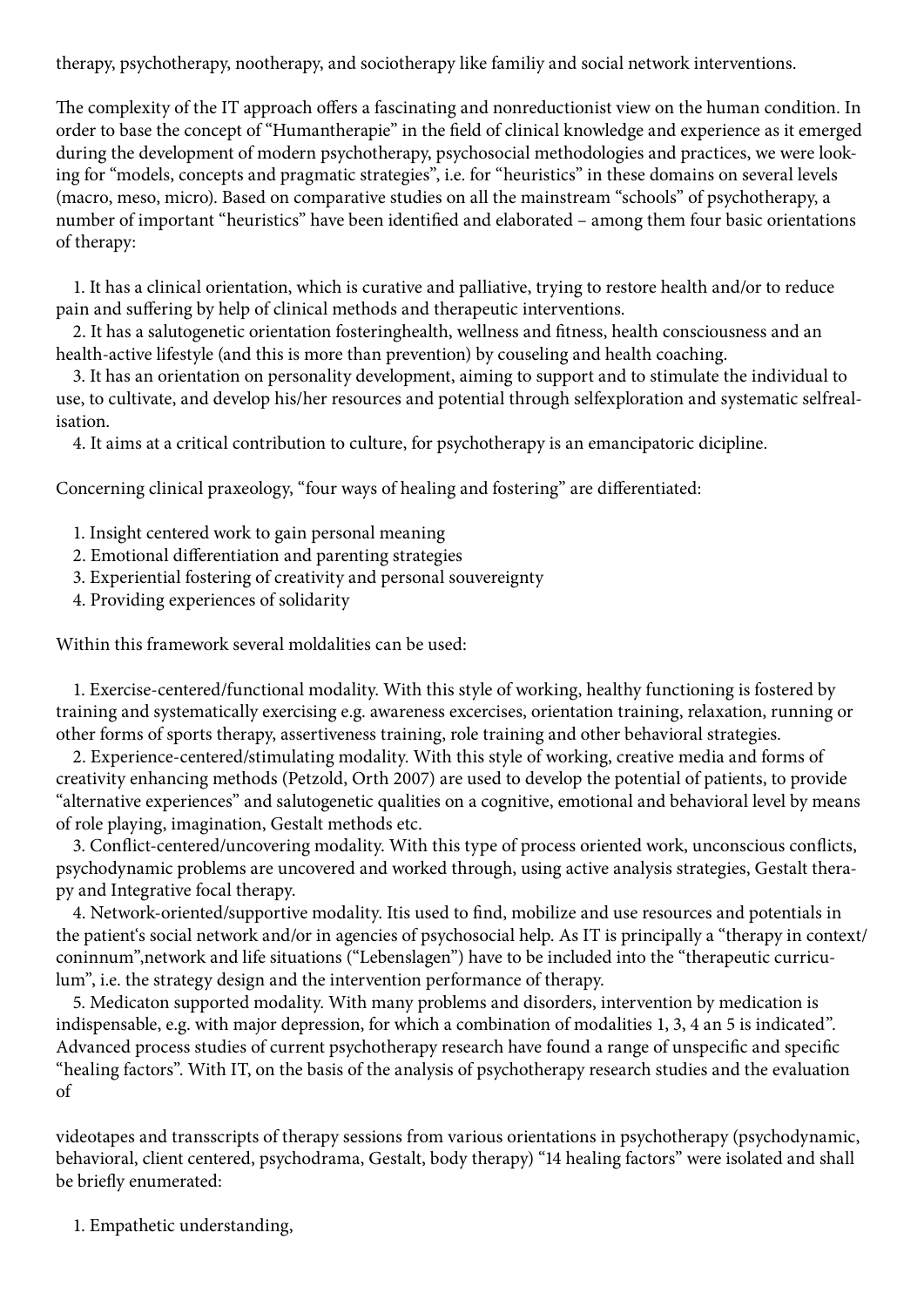- 2. Emotional support and acceptance,
- 3. Help with realistically mastering practical difficulties in life,
- 4. Fostering emotional expression and volitive decisions,
- 5. Fostering insight and the experience of meaning,
- 6. Developing communicative competence and the ability to live relationships,
- 7. Fostering bodily awareness and the capacity of physical selfregulation e.g. by relaxation,
- 8. Fostering possibilities of learning and the development of interest,
- 9. Providing creative experiences and stimulating creative productivity,
- 10. Opening up positive future perspectives and exspectancies,
- 11. Supporting the development of a positive value system and consolidating existential quests,
- 12. Supporting the development of a clear self and identity experience,
- 13. Fostering the development of supportive social networks,
- 14. Providing the experience of solidarity and empowerment.

Even if clinically working therapist are mainly concerned with the first basic orientation, they will at least implicitly touch the other three, and the "14 healing factors" are operational in all four basic orientations and can be found in the "Four Ways of Healing and Fostering."

The developments in modern global, intercultural and highly flexible societies will demand also from clinically working therapists more than their habitual scope of practice. New demands are arising and new services are developing, new markets are emerging. The psychotherapist of the future will work also as a "health counselor" and a "personality coach" for his patiens and clients. The Integrative Approach has recognized this challenge for a long time and has developed tools for these tasks, teaching them in the context of clinical education for psychotheapists.

The broad approach of IT in the clinical orientation to the human being asks for a fresh look at diagnostics, using and complementing the DSM-IV (e.g. with social network and life situation diagnosis, with body oriented views, with family system perspectives) and demands new ways of practice while enlarging and enriching the repertoire of the classical approaches of psychotherapy. Over the decades, a variety of methods and intervention techniques has been developed, others have been adapted in a noneclectic, theory grounded manner from the traditional or from innovative approaches in the field of psychotherapy: e.g. cognitive behavioral methods for dealing with anxiety disorders, psychodynamic approaches to deal with depressions, Gestalt methods for assertiveness and selfvalue problems, psychodrama for social conflicts, body therapy for psychosomatic complaints.

These influences and elements have been thorougly integrated into a "process oriented style" of working "out of interpersonal contact and encounter", within a "healing therapeutic relationship", using individual "dyadic" therapy, therapeutic groups or interventions in natural enviroments such as the home and family situation, e.g. by way of social network conferences. IT training programs are therefore designed for educating as well as for treatment in one-to-one relationships and for group settings, offering training to become an individual and a group psychotherapist.

Basic therapeutic attitudes and skills are necessary for building a productive therapeutic relationship and handling an effecive psychotherapeutic process by using transference and countertransference phenomena, resistance and defence, but also by using coping and creating methods, strategies of enrichment and empowerment such as general interventions, or as "disease specific" treatment program (e.g. for PTSD-pations or severe personality disorders). Experience activating emotional techniques from Gestalt Therapy are important tools (empty chair, awareness exercises, confrontation etc.). Psychodrama methods are used for resolving social conflicts or to prepare for difficult tasks in life (double ego technique, role reversal, scenic rearrangements etc.). Cognitive behavioral techniques are applied to treat anxieties, build up assertive behavior, to counter depressive cognitions of learned helplessness or to interrupt ruminating thoughts with the obsessive compulsive patient. For somatization and psychosomatic disorders a rich repertoire of methods and techniques has been developed in IT to "process" somatized conflicts, to modify a "stress physiology", turning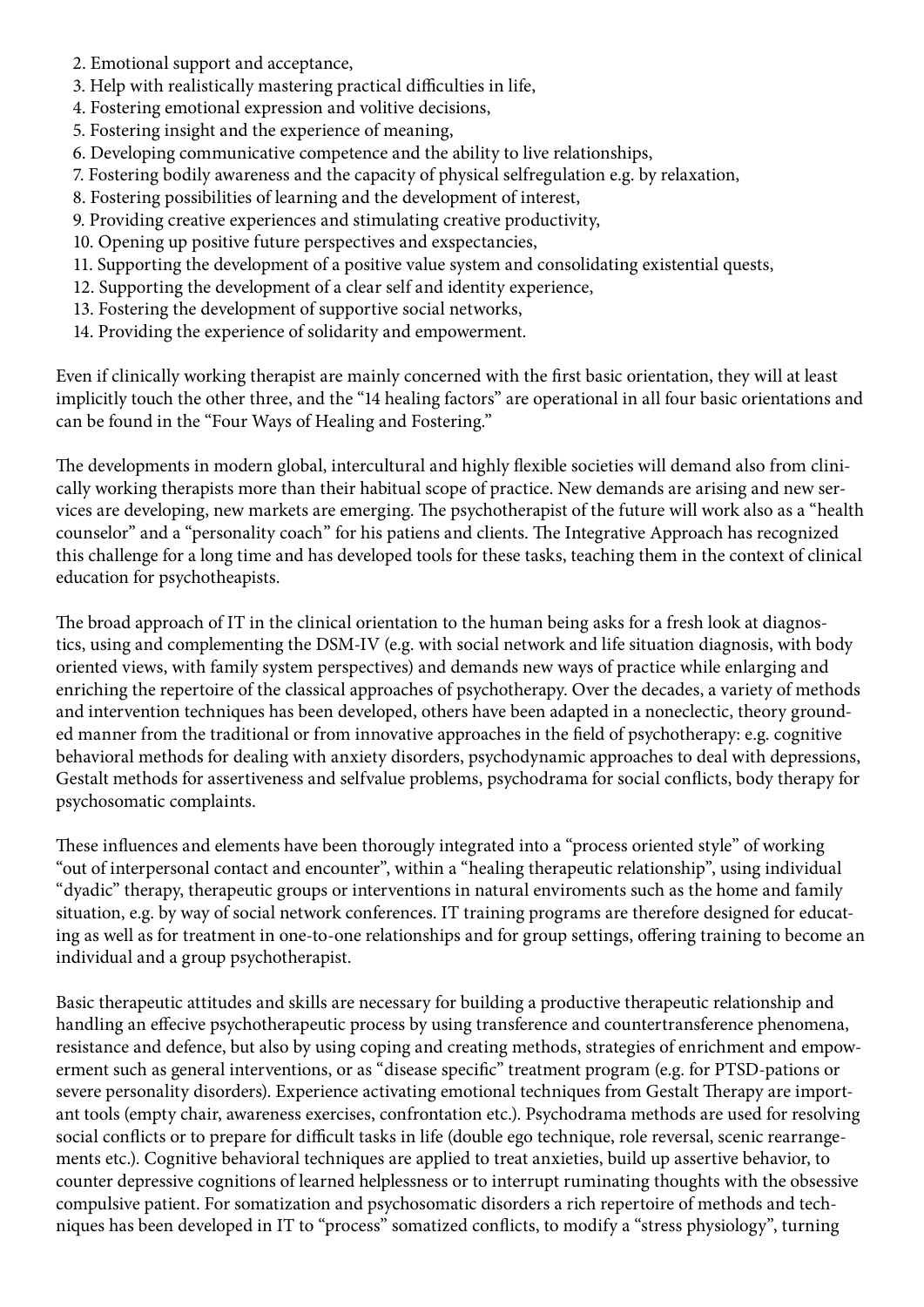it towards a "wellness physiology". Body charts and body sculptures, self regulation and modern selfrelaxation techniques (IDR= Integrative and Differential Relaxation) are some of the devices to be named. Since IT considers creativity and cocreativity a strong healing and development fostering influence (Petzold, Orth 2007), a lot of techniques and media from arts therapy, movement therapy, drama therapy have been selected, empirically and clinically evaluated, theoretically elaborated to fit in the conceptual and praxeological framework of the integrative approach for diagnostic (projective and semiprojective) and therapeutich purposes. Empirical evaluation of IT and the Training Program for Integrative Therapists

IT has brought together methods and treatment modalities by a "multimodal" approach that were themselves empirically evaluated for their effectivity. Metaanalytic studies have documented a wealth of methods and techniques of various therapeutic approaches that are worthwhile to exploit. With Integrative Therapy, compatible approaches and techniques have been adapted and applied in an integrated processoriented way of working "out of the interpersonal relation". This process as a whole has been evaluated with good results in several studies on several disorders and client groups.

Psychotherapy must – whenever possible – be supported by empirical research. Most of the different methods and techniques applied by Integrative Therapy are based on empirical research for their effectivity. If methods are "incorporated" into the repertoire of IT, they are "made compatible" by framing them into the basic assumption of "co-respondence", the practice of "intersubjectivity" and the principle of "selfreflectivity" and "discourse". In this way the highly effective treatment methods developed by behavior therapy to treat anxiety disorders have been used together with and on the basis of biographical reflections and interpersonal encounters, i. e. within a framework which is neither reductionistic nor technocratic. In the same line of thinking, psychotherapy research is implemented in cooperation with the patients.

With Integrative Approach, a model of "Optimal Quality Management" has been developed, establishing a "quality cycle" combining the evaluation of psychotherapy training, psychotherapy research and empirical studies on clinical supervison, the "EAG-Quality-System": The training curriculum and the training program have been permanently evaluated since 1974 (n= 1490 participants) in sophistcated studies. In the general evaluation the alumni consider the training to be "very good" and "good" (Petzold, Steffan 2000b) on a five points scale. From 1997 to 1999, all the courses offered in the context of the programs of the EAG 3995 evaluation forms produced results beween 80 and 95 % on all quality parameters (Petzold, Steffan, Zdunek 2000).

The same quality was reached in two follow up studies for the years 1999 to 2006 with more than 7000 evaluation forms (Petzold, Rainals et al. 2006; Petzold 2005s). Of the many studies on the effectivity of Integrative Therapy (overview in Sponsel 1995), one is of particular interest. 59 privately practicing therapists, who gaduated from the EAG program as "integrative therapists", participated with 211 patients with various disorders in a study on the effectivity of short term "Integrative Focal Therapy" which a complex set of research instruments (five points of measurement including a 6 months follow up, which showed stable results). The results turned out to be good and very good (Petzold, Hass, Märtens, Steffan 2000).

Studies with PTSD-patients (Petzold, Wolf et al. 2000), with psychosomatic pain patients (Heinl 1997) or patients with major depressions (van der Mei, Petzold, Bosscher 1997) or addiction problems (Petzold, Scheiblich, Thomas 2000) have been sucessfully treated by trainig therapists and graduates of EAG, proving on this very concrete level that the education offered by the EAG is highly efficient, not only by the judgement of the alumni but according to the results of their practical therapeutic work with patients. A new controlled study by Leitner (et al. 2009) at the Donau University, Krems, Austria showed once more very convincing results in the treatmen of a broad scope of disorders treated by integrative psychotherapists, medical doctors in private practice (control group, treatment with medication).

Studies on the three years training program for clinical supervisors offered by EAG have provided similarly convincing results (Oeltze, Ebert, Petzold 2000 n= 68). A study for the Austrian Ministry of Science showed that the training program for clinical supervisors of EAG resulted on the side of the participants in a consid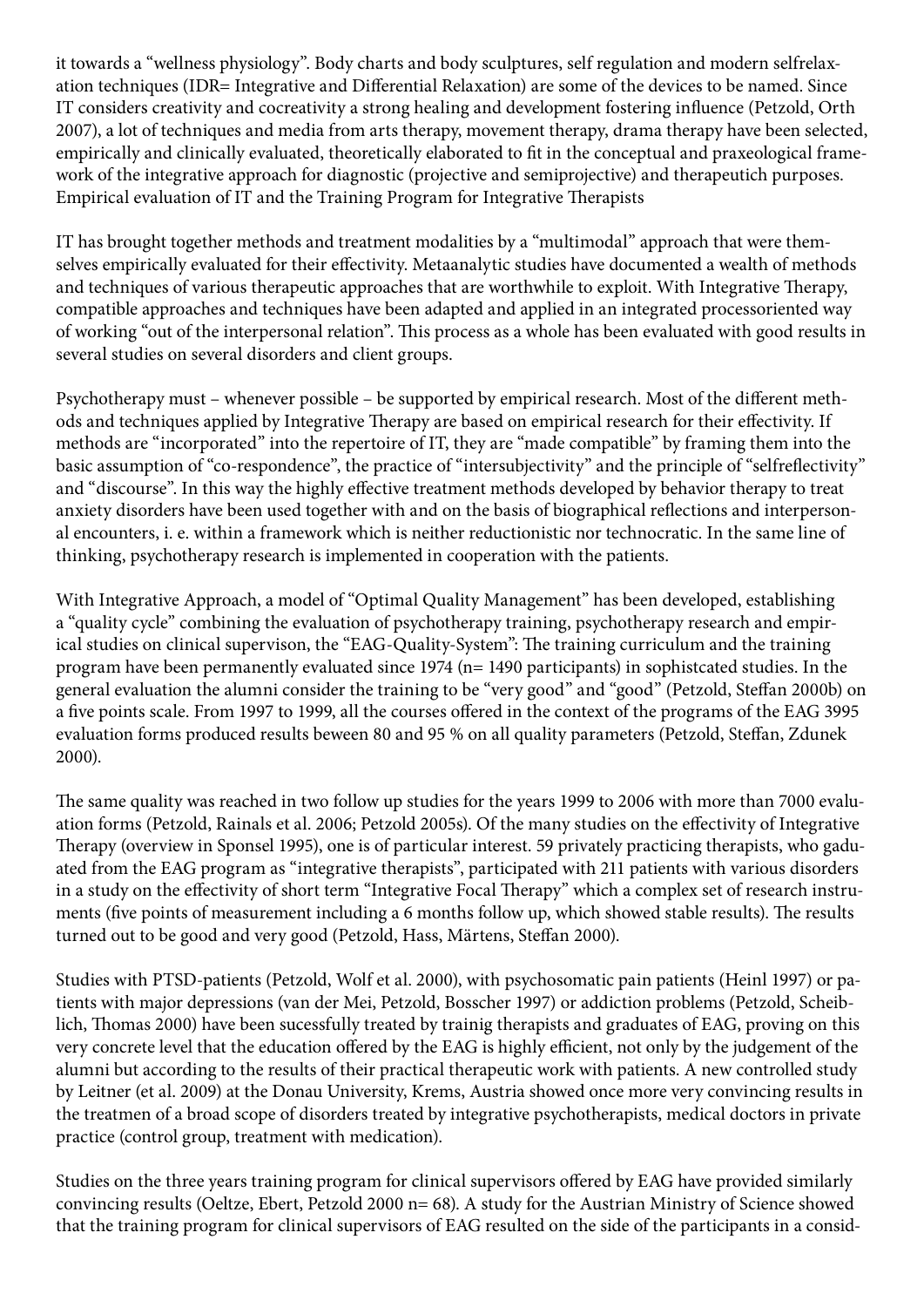erable outcome in interventive competence (Schigl, Petzold 1997).

These supervisors are again bringing their competence to the training program for EAG therapist, and they are instrumental to assure and to develop the quality of the therapists in their clinical work. Internationally, the "EAG Quality System" of evaluating the quality of training, therapy, and supervision (Petzold 2003a, 2007a, Sieper et al. 2007)of one program is unique in the field of psychotherapy and psychotherapy training on an international level.IT has brought together methods and treatment modalities by a "multimodal" approach that were themselves empirically evaluated for their effectivity. Metaanalytic studies have documented a wealth of methods and techniques of various therapeutic approaches that are worthwhile to exploit. With Integrative Therapy, compatible approaches and techniques have been adapted and applied in an integrated processoriented way of working "out of the interpersonal relation". This process as a whole has been evaluated with good results in several studies on several disorders and client groups. To conclude

The field of psychotherapy is in permanent development. New clinical experiences, methodological innovations and research in those sciences as being relevant for psychotherapy as well as outcome and process studies by psychotherapy resarchers themselves have produced many new concepts and praxeologies, differential and integrative approaches that enlarge and often overcome the traditional approaches. Modern approaches of contemporative therapy are aware that their dicipline is in a process of ongoing progress. Integrative therapy is striding here in the first line.

The Program, the Institution, Certification, National and International Recognition

A Four Years Professional Training for Psychologists, Medical Doctors and Academic Health Professions in: Individual and Group Psychotherapy, Body Methods, Family and Social Network Interventions

Offered by: "European Academy of Psychosocial Health" (EAG) State recognized Academy of Professional Training, Düsseldorf, Germany The Training Program:

The Training Program of "Integrative Therapy" has been operated by the EAG since 1972. It offers professional training in modern research based psychotherapy und body oriented (psychophysiological) treatment for psychological and psychosomatic disorders to psychologists, medical doctors and academic health professionals. The curriculum is organized in block seminars (weekends und week residentials) with a "basic level program" (1. and 2. year) and an "advanced level program" (2. and 4. year). The courses and seminars are offered by an international staff of highly experienced clinical training therapists, researchers and clinical supervisors approved by the EAG, by the cooperating clinical university centers, and by the professional organizations in their countries. This way, a high standard of theoretical, methodological and clinical "knowhow transfer" is possible on an European and international level. Summary

This text offers a concise presentation of "Integrative Therapy" as a basic approach of a differentiated and integrative "Therapy of the Human Being", i.e. psychotherapy, bodytherapy, nootherapy, sociotherapy and ecological intervention with its methods of creative therapy (art-, music-, poetrytherapy). Briefly anthropology, developmental and personality theory, theory of health and disease are repesented as well as the structure of education and the professional trainig programme. Zusammenfassung

Dieser Text bietet in englischer Sprache eine kompakte Darstellung der "Integrativen Therapie" als Verfahren differentieller und integrierender "Humantherapie", d.h. der Psychotherapie, Leibtherapie, Nootherapie, Soziotherapie, ökologischer Intervention mit ihren Methoden kreativer Therapie z.B. Kunst-, Musik-, Poesietherapie) . Anthropologie; Entwicklungs- und Persönlichkeitstheorie, Gesundheits- und Krankheitslehre und die Struktur der Ausbilung werden kurze dargestellt.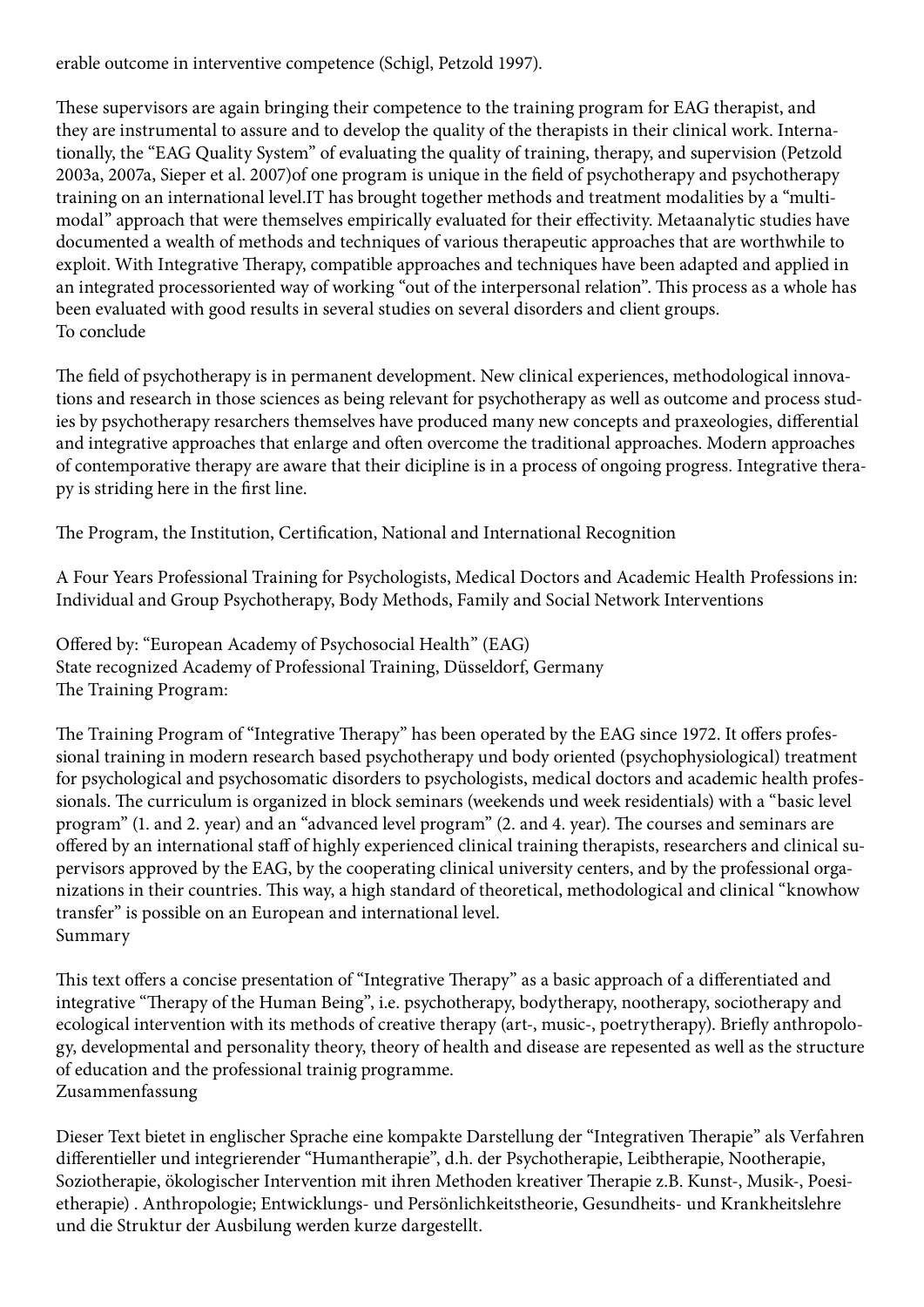Literatur

 Geuter U. (2008): Ein Universalgelehrter der Psychologie. Das Potrait: Hilarion Petzold. In: Psychologie Heute 2, Februar (2008) 36-41.

 Heinl H. (1997): Ein integriertes Kurzzeit-Gruppenpsychotherapiemodell zur Behandlung chronischer psychosomatischer Schmerzsyndrome. Integrative Therapie 3, 316-330. --Kolk B. A., van der McFarlane, A. C., Weisaeth L. (eds.): Traumatic Stress. The Effects of Overwhelming Experience on Mind, Body, and society. New York: The Guilford Press 1996.

 Leitner A., Liegl G., Märtens M., Gerlich K. (2009) Effektivität der Integrativen Therapie. Mehrebenenstudie Integrative Therapie im Vergleich. http://www.donau-uni.ac.at/imperia/md/content/department/psymed/ forschungsartikel/it\_abschlussbericht\_2009.pdf

Märtens M., Petzold H. G. (2002): Therapieschäden. Mainz: Grünewald.

 Mei S. van der, Petzold H. G., Bosscher R. (1997): Runningtherapie, Streß, Depression - ein übungszentrierter Ansatz in der Integrativen leib- und bewegungsorientierten Psychotherapie, Integrative Therapie 3 374-428.

 Oeltze J., Ebert W., Petzold H. G. (2000). Die Wirksamkeit Integrativer Supervision in Ausbildung und Praxis – eine Evaluationsstudie zur Qualitätsentwicklung im EAG-Qualitätssicherungssystem. Düsseldorf: FPI-Publikationen.

 Petzold H. G. (1970c): Thérapie du mouvement, training relaxatif, thymopratique et éducation corporelle comme integration, Paris; auszugsweise dtsch. in: (1992b) 841 ff.

 Petzold H. G. (1998a): Integrative Supervision, Meta-Consulting & Organisationsentwicklung. Modelle und Methoden reflexiver Praxis. Ein Handbuch. Band I. Paderborn: Junfermann.

Petzold H. G. (2003a): Integrative Therapie. 3 Bde. Paderborn: Junfermann.

 Petzold H. G. (2005s): Qualität in Therapie, Selbsterfahrung, Ausbildung. Ergebnisse einer Ausbildungsevaluation (n = 7068) und Instrumente der Qualitätsdokumentation: EAG-Stundenbegleitbogen, IT-Checkliste, IT-Therapieprozessdokumentation. Integrative Therapie 3 (2005) 294-326.

 Petzold H. G. (2007a): Integrative Supervision, Meta-Consulting und Organisationsentwicklung. Wiesbaden: VS Verlag für Sozialwissenschaften.

 Petzold H. G. (2007h): "Randgänge der Psychotherapie – polyzentrisch vernetzt" Einführung zur Gesamtbibliographie updating 2007. Bei http://www.FPI-Publikationen.de/materialien.htm - POLYLOGE: Materialien aus der Europäischen Akademie für Psychosoziale Gesundheit - 1/2009 und in Sieper, Orth, Schuch (2007) 677 -697.

 Petzold H. G., Hass W., Märterns M., Steffan A.. (2000): Wirksamkeit Integrativer Thersapie in der Praxis -Ergebnisse einer Evaluationsstudie im ambulanten Setting. Integrative Therapie 2/3, 277-355.

 Petzold H. G., Märtens M. (1999a) (Hrsg.): Wege zu effektiven Psychotherapien. Psychotherapieforschung und Praxis. Band 1: Modelle, Konzepte, Settings. Opladen: Leske + Budrich.

 Petzold H. G., Michailowa N. (2008a): Alexander Lurija – Neurowissenschaft und Psychotherapie. Integrative und biopsychosoziale Modelle. Wien: Krammer.

 Petzold H. G., Orth I. (1990a): Die neuen Kreativitätstherapien. Handbuch der Kunsttherapie,2 Bde., Junfermann, Paderborn. 3. Aufl. Bielefeld: Aisthesis 2007.

 Petzold H. G., Rainals J., Sieper J., Leitner T. (2005): Qualitätssicherung und Evaluationskultur in der Ausbildung von Suchttherapeuten. Eine Evaluation der VDR-anerkannten Ausbildung an EAG/FPI. Bei: www. fpi-publikationen.de/polyloge - POLYLOGE: Materialien aus der Europäischen Akademie für psychosoziale Gesundheit - 03/2005 und in: Petzold. Schay, Scheiblich (2006) 533-588.

 Petzold H. G., Schay P., Scheiblich W. (2005/2006): Integrative Suchttherapie. Bd. II. Wiesbaden: VS Verlag für Sozialwissenschaften.

 Petzold H. G., Scheiblich W., Thomas G. (2000): Psychotherapeutische maßnahmen bei Drogenabhängigkeit. In: Uchtenhagen, A., Zieglgänsberger, W. (Hg.), Suchtmedizin. München: Urban & Fischer, 322-341.

 Petzold H. G., Sieper J. (2008a): Der Wille, die Neurowissenschaften und die Psychotherapie. 2 Bände. Bielefeld: Sirius. Petzold, H.G., Steffan A. (2000b): Ausbildungsevaluation und Qualitätssicherung in der Integrativen Therapie – das EAG-Qualitätssicherungssystem. Integrative Therapie 2/3, 355 – 367

 Petzold H. G., Steffan A. (2000b): Ausbildungsevaluation und Qualitätssicherung in der Integrativen Therapie – das EAG-Qualitätssicherungssystem. Integrative Therapie 2/3, 355 – 367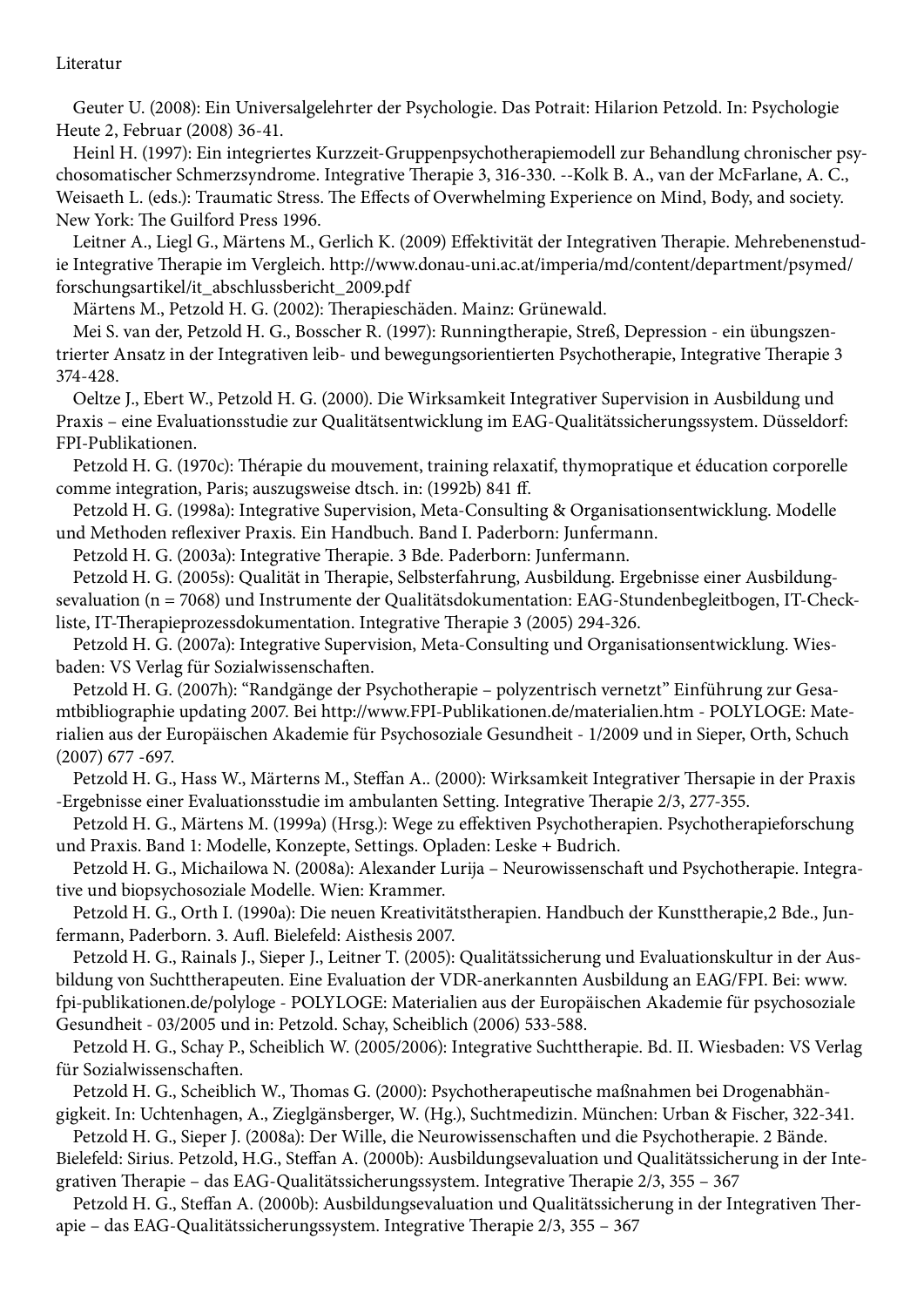Petzold H. G., Steffan A., Zdunek K. (2000). Qualitätssicherung in der Ausbildung von Integrativer Psychotherapie an FPI/EAG: Dargestellt an Ergebnissen einer Veranstaltungsevaluation im EAG-Qualitätssystem. (Quality Measurement of Psychotherapy. Results of a Training Programme Evaluation in the EAG Quality System). Integrative Therapie, 1, 96-117.

 Petzold H. G., Wolf U., Landgrebe B., Josic Z., Steffan A. (2000): Integrative Traumatherapie – Modelle und Konzepte für die Behandlung von Patienten mit "posttraumaitischer Belastungsstörung". In: van der Kolk, B., McFarlane, A., Weisaeth, L.: Traumatic Stress. Paderborn: Junfermann, 445-579.

Petzold H.G., Wolf U. et al. (2002): Das Trauma überwinden. Paderborn: Junfermann.

 Schigl B.,Petzold H. G. (1997):Evaluation einer Ausbildung in Integrativer Supervision mit Vertiefungsschwerpunkt für den klinisch-geriatrischem Bereich - ein begleitendes Forschungsprojekt, Integrative Therapie 1-2, 85-145.

 Sieper J., Orth I., Schuch H. W. (Hg. 2007):Neue Wege Integrativer Therapie. Klinische Wissenschaft, Human- therapie, Kulturarbeit – Polyloge – 40 Jahre Integrative Therapie, 25 Jahre EAG - Festschrift für Hilarion G. Petzold. Bielefeld: Edition Sirius, Aisthesis Verlag.

Sieper J., Petzold, H.G. (2002): Der Begriff des "Komplexen Lernens" und seine neurowissenschaftlichen und psychologischen Grundlagen – Dimensionen eines "behavioralen Paradigmas" in der Integrativen Therapie. Lernen und Performanzorientierung, Behaviourdrama, Imaginationstechniken und Transfertraining. Düsseldorf/Hückeswagen. Bei http://www.FPI-Publikationen.de/materialien.htm]] - POLYLOGE: Materialien aus der Europäischen Akademie für psychosoziale Gesundheit - 10/2002 und gekürzt in Leitner, A. (2003): Entwicklungsdynamiken der Psychotherapie. Wien: Kramer, Edition Donau-Universität. S. 183-251.

 Zundel, R. (1993): Ein Gang durch viele Landschaften: Hilarion Petzold – sein Schlüsselwort für die moderne Therapie heißt Integration. In: Petzold, H.G., Sieper, J. (1993a): Integration und Kreation. Band 1. Paderborn: Junfermann. 407-419, aus: Zundel, R. (1987): Hilarion Petzold - Integrative Therapie. In: Zundel, E., Zundel, R., Leitfiguren der Psychotherapie. München: Kösel. 191-214.

## INTEGRATIVE THERAPIE (IT) KOMPAKT

Johanna Sieper, Hilarion G. Petzold, Düsseldorf

1. Die Institution: Das "Fritz Perls Institut für Integrative Therapie, Gestalttherapie und Kreativitätsförderung" (FPI) wurde 1972 von Hilarion G. Petzold,Johanna Sieper gegründet, 1974 mit Hildegund Heinl als gemeinnützige GmbH in Düsseldorf, 1981 in der Trägerschaft des FPI die "Europäische Akademie für psychosoziale Gesundheit" (EAG), staatlich anerkannte Einrichtung der beruflichen Weiterbildung am Beversee, 1985 die Schweizer "Tochter" (SEAG). Die EAG gilt als das führende Zentrum für Methodenintegration in der Psychotherapie, für kreativitätstherapeutische und leibtherapeutische Verfahren (Integrative Leib- und Bewegungstherapie, Tanztherapie, Musiktherapie, Kunsttherapie, Poesie-/Bibliotherapie). Sie ist europaweit tätig. Fachbereiche: Supervision/OE/Coaching, Psychotherapie, Kinder-/Jugendlichenpsychotherapie, Soziotherapie/Suchttherapie, eigene Forschungsabteilung, Ausbildungen in 8 europäischen Ländern (Petzold, Sieper 1996). Universitäre Kooperationen: "Center for IBT", Free University of Amsterdam, "Zentrum für psychosoziale Medizin", Donau-Universität Krems.

Hintergrund des Verfahrens: Die IT wurde in den kulturellen Umbrüchen, Innovationen und dem beginnenden europäischen Denken der 60er Jahre in Paris entwickelt.

Einflüsse: Metatheoretisch durch Erarbeitung einer "klinischen Philosophie" (1991a): mit Marcel, Merleau-Ponty, Ricœur, Levinas, Schmitz für die "therapeutische Hermeneutik", die Leibsubjekt- und Beziehungstheorie, Foucault, Deleuze,Bourdieu, Bakhtin u.a. für kulturkritische Perspektiven, Darwin, Teilhard de Chardin, Florensky, Whitehead für das Weltbild. Klinisch-psychologische Einflüsse: integrationsorientierte Ansätze (Janet, Delaye u.a.) ergänzt durch neurowissenschaftliche Perspektiven der "russischen Schule" (A. Ukhtomsky, N. Bernstein, A. Lurija,L. Vygotskij, vgl. Petzold, Michailowa 2008)heute dann auch durch Damasio, Edelman, Freeman, LeDoux u.a.), etwicklungspsychologische: Vygotsky, Wallon, Piaget, Baltes für den "clinical lifespan developmental approach" der IT (1992a, 1994j), sozialpsychologische: Politzer, Lewin, Moscovici u.a.. PraxeologischeEinflüsse: aktionale, erlebnisaktivierende Methoden wie aktive Psychoanal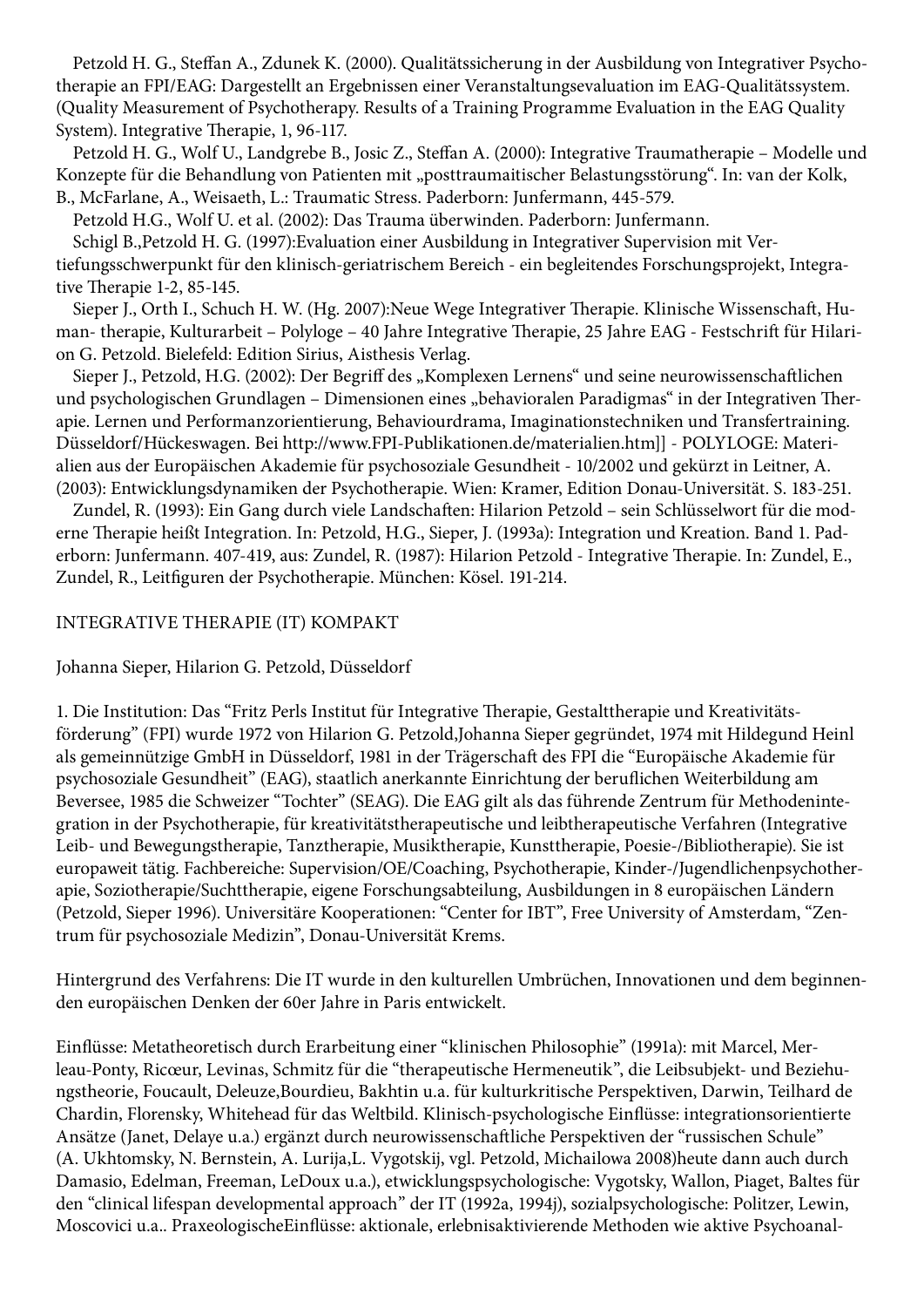yse (Ferenczi), Psychodrama (Moreno), Therapeutisches Theater (Iljine), Gestalttherapie (Perls), Imaginationsübungen (Janet),Leibtherapie (Gindler/Ehrenfried,Reich/Råknes, Budo-Tradition), behaviorale Methoden (Bandura, Lazarus, Kanfer, Bernstein, vgl. Sieper 2001). Als "biopsychosoziales Modell" (2001a) ist IT aus einem polyzentrischen Netz von Wissen und Praxen, von Konzepten und Methoden hervorgegangen, einem polylogischen,interdisziplinären Diskurs von Humanwissenschaften, in welchem transdisziplinäre Erkenntnisse emergieren konnten, ein eigenständiger methodenübergreifende Ansatz in Theorie und Praxis geschaffen wurde. Die Integration dieser Komplexität wurde mit dem "metahermeneutischen Modell "vielfältiger" Ko-respondenz" (Polylogik, Diskursivität, Habermas, Bakhtin u.a.) und durch eine nicht-lineare systemische Betrachtung (Ukhtomsky, Luhmann, Haken u.a.) angegangen. Dabei führen "multiple Konnektivierungen" von differenten Konzepten und Praxeologien zu zwei Integrationsmodi: "schwache Integrationen" als Heuristiken und Konzeptenoder bei sehr hoher Vernetzungsdichte "starke Integrationen" als Vorhandenes in neuer Weise überschreitende übergeordnete Modelle – beide Modi sind wichtig (2002a,b) und müssen ideologiekritisch (Petzold, Orth 1999) und empirisch abgesichert werden (Wirkungs-/Nebenwirkungsforschung, 2001a, Märtens, Petzold 2002). Die IT ist eines der ersten Verfahren im "neuen Integrationsparadigma" moderner Psychotherapie (1992a, Norcross, Goldfried 1992) mit eigenen Ansätzen der Kindertherapie, Leib- /Bewegungstherapie, Kreativtherapien (1998a; Petzold, Orth 2007), Supervision (Petzold 2007a).

Gründer: Hilarion G. Petzold (\*1944 Kirchen),Weiterentwicklungen mit J. Sieper, H. Heinl, Ilse Orth und vielen KollegInnen. Petzold studierte in Paris (1963-1971) Philosophie, Psychologie, Theologie (Dr. theol. 1968; Dr. phil. 1971 bei G. Marcel), in Düsseldorf und Frankfurt (1971-1979) Medizin, Soziologie, Erziehungswissenschaften (Dr. phil. 1979). 1971 Professur in Paris, seit 1979 an der FU Amsterdam (Professor für Psychologie und Psychomotorik); zahlreiche Gastprofessuren (1980- 1989 Bern, Abt. klinische Psychol. K. Grawe), seit 2000 Psychotraumatologie und Supervision, Donau-Universität, Krems. Arbeitsschwerpunkte: Vergleichende Psychotherapie, Entwicklungspsychologie der Lebensspanne, Psychotraumatologie, Supervision. – mehr als1000 Veröffentlichungen (Petzold 2007h). Begründer von "Integrative Therapie. Zeitschrift für vergleichende Psychotherapie und Methodenintegration" 1975ff. Petzold wurde von "Die Zeit" als "Leitfigur der Psychotherapie" und von "Psychologie Heute" als "Universalgelehrter der Psychologie" portraitiert (vgl. Geuter 2008; Zundel 1987; Sieper et al. 2007).

Verbreitung, Zahlen, Chartamitgliedschaft: In Deutschland, Österreich, der Schweiz wird IT ab 1972 und seitdem in zahlreichen europäischen Ländern und in Übersee gelehrt. Integrative Psychotherapieformen haben große internationale Verbreitung.

AbsolventInnen/Mitglieder: In Schweizer Fachvereinigungen (SPV, FSP, SIBT u.a.) ca. 300; international: ca. 3500; in Ausbildlung ca. 30; international: ca. 180. Gründungsmitglied der Schweizer Therapie Charta.

2. Menschenbild: Therapeutisches Handeln erfordert eine – Genderperspektiven berücksichtigende - Entwicklungs- und Persönlichkeitstheorie, Gesundheits-/Krankheitslehre im Rahmen einer Therapietheorie vor dem Hintergrund eines anthropologischen Metakonzeptes, das zu fassen sucht, was zur "Hominität", zu Wesen und Natur des Menschen gehört, über die immer wieder zu jeder Zeit und an jedem Ort von den Wesen, die sich Menschen nennen, nachgesonnen, nachgedacht werden muß, damit sich dieses Wesen beständig entwickelt und "Humanität" geschaffen wird. 1965 wurde eine anthropologische Grundformel erarbeitet (mit den Elementen 0, 1, 2, 3, A, B, C):

 "Der Mensch als Mann oder Frrau ist zugleich exzentrisches Leibsubjekt und als Leib zentriert in der Lebenswelt. Er ist ein Körper1-Seele2-Geist3-Wesen in einem sozialenA und biophysikalischenB Umfeld, d. h. er steht in Kontext und KontinuumC in der lebenslangen Entwicklung einer souveränen und schöpferischen Persönlichkeit und ihrer Hominität0".

 Er hat in der Ko-respondenz mit dem Anderen (Levinas) und in der Interaktion mit relevanten Umwelten (Vygotsky, Lewin) die Chance, in selbstreflexiven und diskursiven Entwicklungsprozesen in der LebensspanneC und in zu gestaltenden sozialen Netzwerkenund LebenslagenD seine Hominität0 und eine komplexe Persönlichkeit zu entwickeln: d.h. ein kohärentes und zugleich pluriformes SelbstI mit einem leistungsfähigen, transversal operierenden IchII und einer konsistenten, aber flexiblen IdentitätIII.